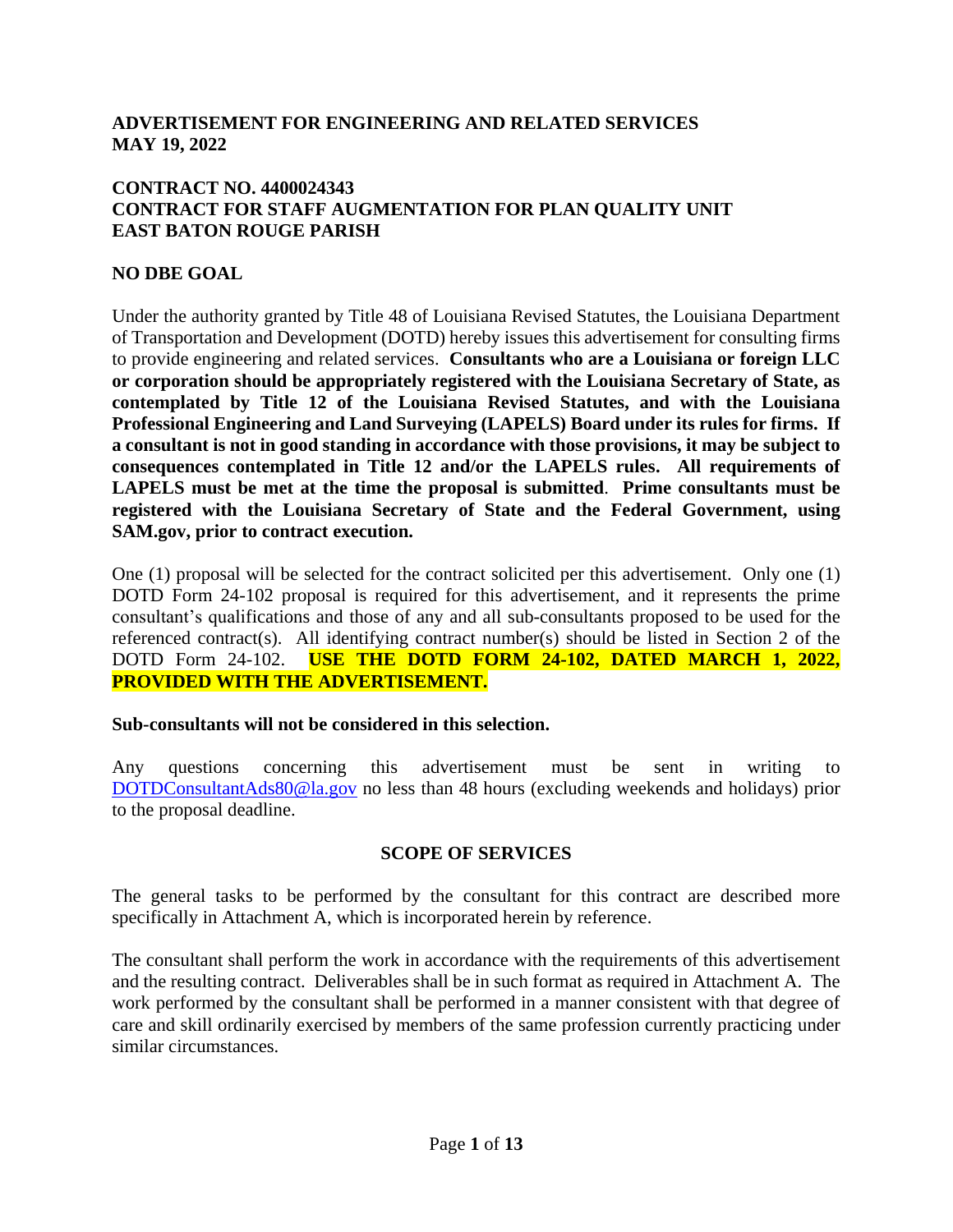### **MINIMUM PERSONNEL REQUIREMENTS (MPRs)**

The requirements set forth in Attachment B must be met at the time the proposal is submitted.

### **EVALUATION CRITERIA**

The criteria to be used by DOTD in evaluating responses for the selection of a consultant to perform these services are listed below:

- 1. firm experience on similar projects, weighting factor of three (3);
- 2. staff experience on similar projects, weighting factor of four (4);
- 3. firm size as related to the project magnitude, weighting factor of three (3);
- 4. past performance on similar DOTD projects, weighting factor of six (6)**\***;
- 5. current work load with DOTD, weighting factor of five (5);
- 6. approach and methodology, weighting factor of nine (9).

\*The consultant is to identify in the table below those evaluation disciplines consistent with the approach and methodology proposed in Section 18 of the DOTD Form 24-102.

**Sub-consultants are not allowed to be used for this proposal.** Fill in the table by identifying only those evaluation disciplines consistent with the approach and methodology proposed in Section 18 of the DOTD Form 24-102<sup>\*</sup>, and the percentage of work in each past performance evaluation discipline to be performed. The percentage estimated for each evaluation discipline is for evaluation purposes only and will not control the actual performance or payment of the work. (Add rows as needed)

| Evaluation Discipline(s) | % of Overall Contract |
|--------------------------|-----------------------|
|                          |                       |
|                          |                       |
|                          |                       |

\*The past performance evaluation disciplines are: Road, Bridge, Traffic, CE&I/OV, Geotech, Survey, Environmental, Data Collection, Planning, Right-of-Way, CPM, ITS, Appraiser and Other.

Proposals will be evaluated as set forth in the "Evaluation Criteria" section of this advertisement. The evaluation will be by means of a point-based rating system. Each of the above criteria will receive a rating on a scale of one (1) through five (5). The rating will then be multiplied by the corresponding weighting factor. The rating in each category will then be added to arrive at the proposal's final rating.

DOTD's Project Evaluation Team (PET) will be responsible for performing the above described evaluation, and will present a shortlist of the three (3) (if three are qualified), highest rated consultants to the Secretary of DOTD. The Secretary will make the final selection.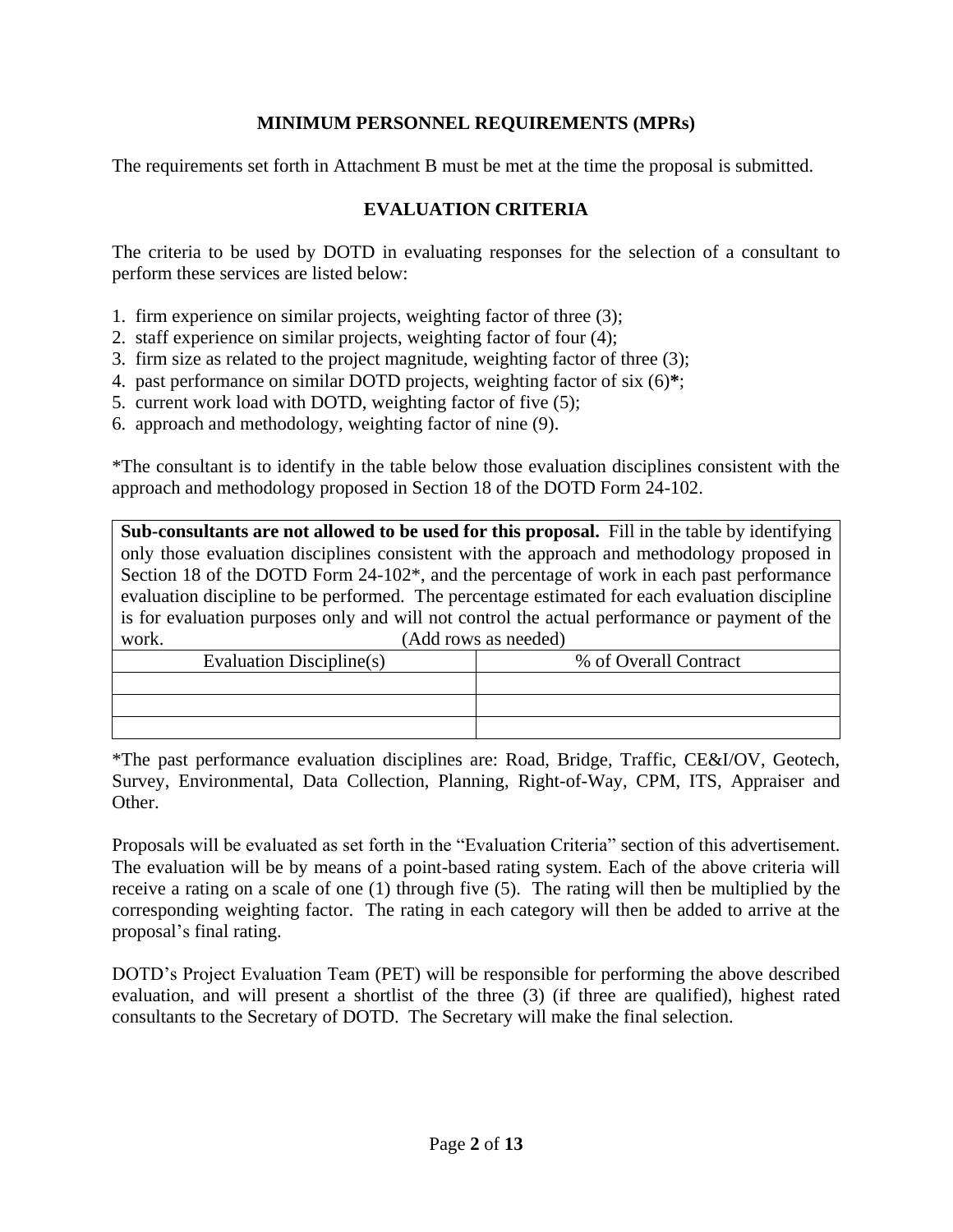### **COMPLIANCE WITH SUPPLEMENTAL ETHICS REQUIREMENTS**

DOTD has established supplemental ethics requirements applicable to consultants and PET members. These requirements are found in the "Supplemental Ethics Requirements" article of the sample contract linked to this advertisement, which are incorporated herein by reference. Any firm that is found to have violated these requirements may not be considered for this selection.

### **By submission of a proposal to perform services pursuant to this advertisement, the consultant agrees to comply with DOTD's Supplemental Ethics Requirements.**

### **RULES OF CONTACT UPON ADVERTISEMENT**

DOTD is the single source of information regarding the contract selection. Any official correspondence will be in writing, and any official information regarding the contract will be disseminated by DOTD's designated representative via the DOTD website. The following rules of contact will apply during the contract selection process, commencing on the advertisement posting date and ceasing at the time of final contract selection. Contact includes face-to-face communication, the use of a telephone, facsimile, electronic mail (email), or formal or informal written communications with DOTD. Any contact determined to be improper, at the sole discretion of DOTD, may result in the rejection of the proposal (i.e., DOTD Form 24-102).

Consultants and consultant organizations shall correspond with DOTD regarding this advertisement only through the email address designated herein; [DOTDConsultantAds80@la.gov](mailto:DOTDConsultantAds80@la.gov) and during DOTD sponsored one-on-one meetings.

No consultant, or any other party on behalf of a consultant, shall contact any DOTD employee, other than as specified herein. This prohibition includes, but is not limited to, the contacting of: department, office, or section heads, project managers, members of the evaluation teams, and any official who may participate in the decision to award the contract resulting from this advertisement.

DOTD will not be responsible for any information or exchange that occurs outside the official process specified above.

**By submission of a proposal to perform services pursuant to this advertisement, the consultant agrees to the communication protocol herein.**

### **PROJECT TIME**

The overall time for the completion of the scope of services is **one year. In addition, at DOTD's option, the services may be continued for up to an additional 2 years. Each option year will be authorized by Supplemental Agreement**.

#### **COMPENSATION**

Compensation to the consultant for the services set forth herein above shall be based on actual work hours using the DOTD-established specific rate of compensation of **\$77 per hour** for the work performed, with a maximum limitation of **\$100,000** per year, which includes an annual allocation for travel expenses not to exceed **\$2,500**. Compensation for option years will remain the same at **\$77 per hour**.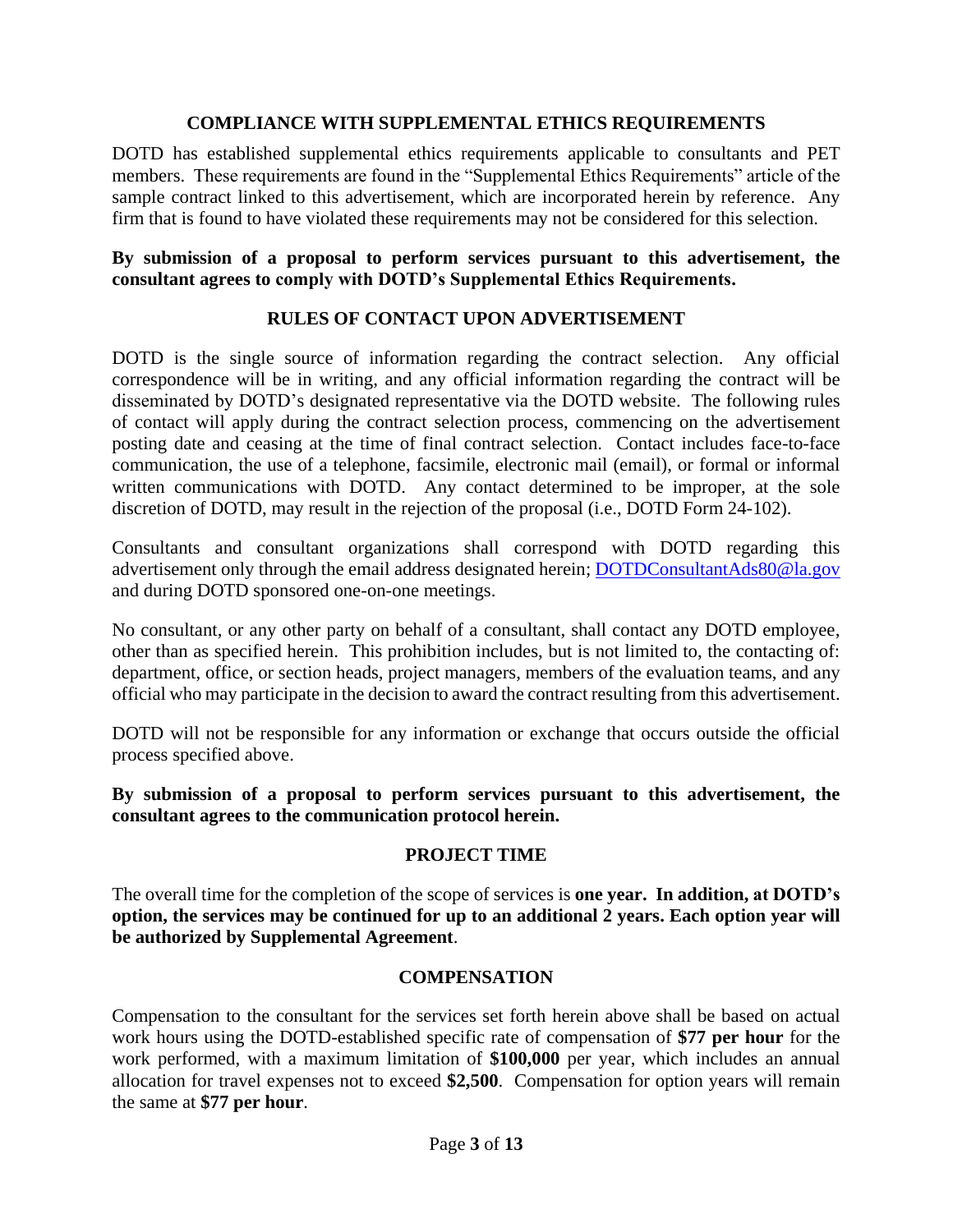### **DIRECT EXPENSES**

To the extent that the consultant is allowed to claim reimbursement for direct expenses, all direct expense items that are not paid for in the firm's indirect cost rate and are needed and will be consumed during the life of the contract must be identified by the consultant during contract development. Standard equipment or resources to be used in the provision of services rendered for this contract will not be considered for payment under direct expenses.

The consultant should own most of the equipment required to provide the work and services. The cost of this equipment should be included in the consultant's indirect cost rate. Equipment may be considered "specialized" if it cannot be considered standard equipment for that particular consultant's normal operating business needs. If a consultant believes special equipment is needed for the contract, the consultant must inquire through the Question and Answer process, as provided herein, whether the identified item will be considered specialized equipment for the individual contract.

All travel related expenses will be compensated under direct expenses, and will be in accordance with the most current Louisiana Office of State Travel regulations as promulgated in the Louisiana Administrative Code under the caption "PPM No. 49", with the exception that compensation for vehicle usage will be based on actual miles traveled directly and exclusively related to project needs. Vehicle rental rates will require prior approval from the PM.

### **CYBERSECURITY TRAINING**

In accordance with La. R.S.  $42:1267(B)(3)$  and the State of Louisiana's Information Security Policy, if the Consultant, any of its employees, agents, or sub-consultants will have access to State government information technology assets, the Consultant's employees, agents, or sub-consultants with such access must complete cybersecurity training annually, and the Consultant must present evidence of such compliance annually and upon request. The Consultant may use the cybersecurity training course offered by the Louisiana Department of State Civil Service without additional cost or may use any alternate course approved in writing by the Office of Technology Services.

For purposes of this Section, "access to State government information technology assets," means the possession of credentials, equipment, or authorization to access the internal workings of State information technology systems or networks. Examples would include but not be limited to Stateissued laptops, VPN credentials to credentials to access the State network, badging to access the State's telecommunications closets or systems, or permissions to maintain or modify IT systems used by the State. Final determination of scope inclusions or exclusions relative to access to State government information technology assets will be made by the Office of Technology Services.

### **QUALITY ASSURANCE/QUALITY CONTROL**

DOTD requires the selected consultant and all sub-consultants to develop a Quality Assurance/Quality Control (QA/QC) program in order to provide a mechanism by which all deliverables will be subject to a systematic and consistent review. The selected consultant shall address in its plan the review of all sub-consultant work and deliverables. The selected consultant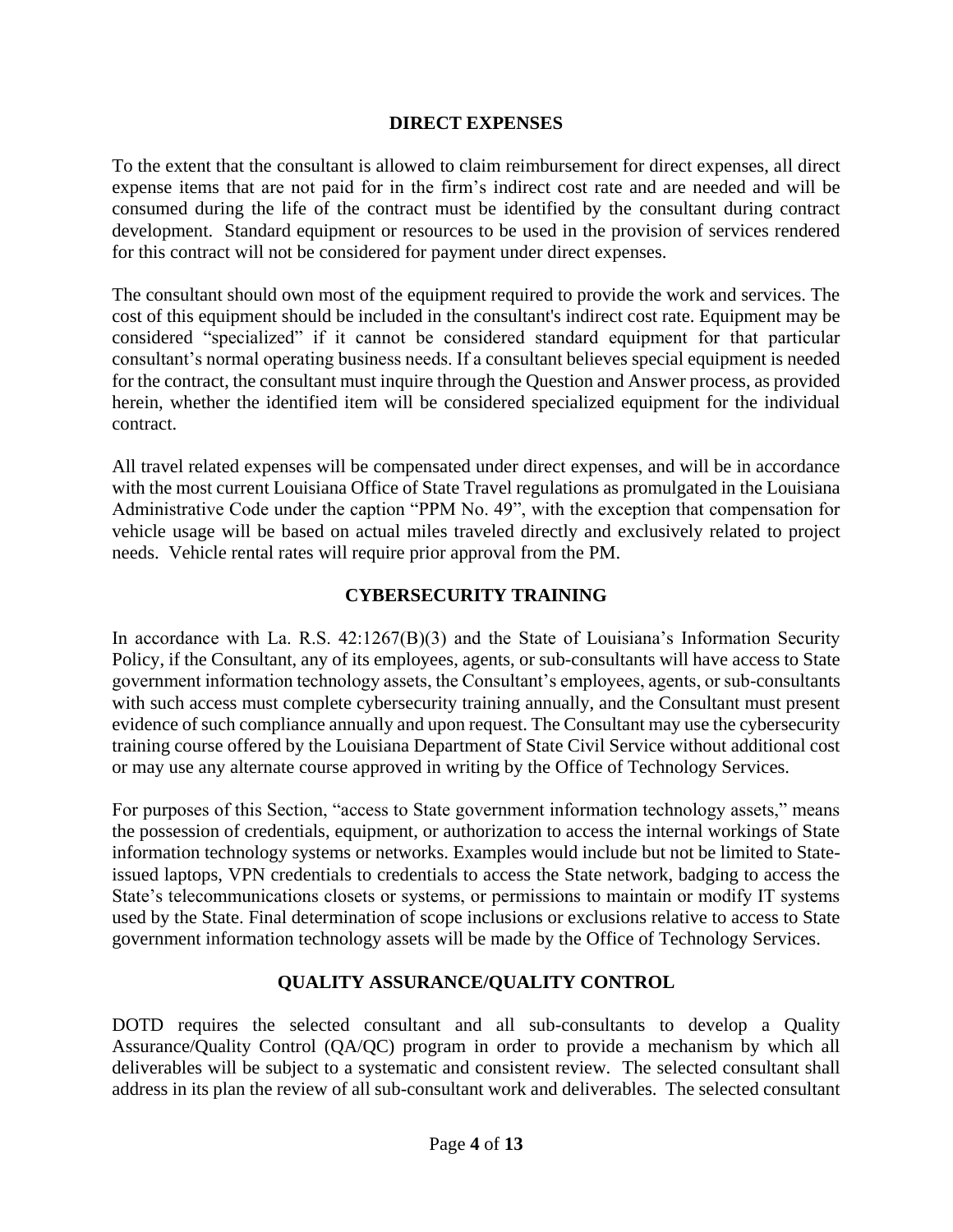must submit their QA/QC plan to the DOTD PM within 10 business days of the award notification to the consultant. Consultants must ensure quality and adhere to established DOTD policies, procedures, standards and guidelines in the preparation and review of all deliverables. DOTD may provide limited input and technical assistance to the consultant. Any deliverables to be transmitted by the consultant shall be transmitted with a DOTD Quality Assurance/Quality Control Checklist, and a certification that the deliverables meet DOTD's quality standards.

If Attachment A includes specific QA/QC requirements that contradict those set forth above, the requirements in Attachment A control.

# **TRAFFIC ENGINEERING PROCESS AND REPORT TRAINING REQUIREMENTS**

As part of DOTD's on-going commitment to high quality traffic engineering reports, a traffic engineering training course must be taken by traffic engineering PEs and EIs in order to be eligible to work on DOTD projects. When traffic is included as a discipline on which past performance is evaluated, for consultants performing traffic engineering services (i.e., traffic analysis throughout all DOTD project stages and/or QC of traffic analysis), appropriate personnel must successfully complete the three (3) modules of the Traffic Engineering Process and Report Course offered by Louisiana Transportation Research Center (LTRC). This Course must be completed no later than the time the proposal is submitted or show proof of registration for the Course from the LTRC's Registration site. **Copies of training certificates or proof of registration are to be included in Section 22 of the proposal.**" It will be the prime consultant's responsibility to ensure their staff and sub-consultants complete the training. Copies of training records may be obtained from the LTRC website [https://registration.ltrc.lsu.edu/login.](https://registration.ltrc.lsu.edu/login)

# **WORK ZONE TRAINING REQUIREMENTS**

As part of DOTD's on-going commitment to work zone safety, required work zone training courses must now be taken every four (4) years in order for personnel to remain eligible to work on DOTD projects. For consultants performing preconstruction services (*e.g.*, design, survey, subsurface utility, geotechnical, traffic, bridge inspection, environmental services), appropriate personnel must successfully complete these courses. In general, the person in responsible charge of traffic control plans shall be required to have Traffic Control Supervisor training. For preconstruction field services performed within the clear zone, at least one (1) member of the field crew shall have Traffic Control Supervisor or Traffic Control Technician training. The consultant should identify all personnel listed in the staffing plan for the contract who have completed the appropriate work zone training courses. All preconstruction work zone training requirements shall be met **prior to contract execution**. It will be the prime consultant's responsibility to ensure their staff and sub-consultants have the appropriate work zone training.

In addition to the above requirements, if the Scope of Services set forth in Attachment A includes Construction Engineering and Inspection (CE&I), the following training requirements shall be met **at the time the proposal is submitted**:

Field Engineers: Traffic Control Technician Traffic Control Supervisor Flagger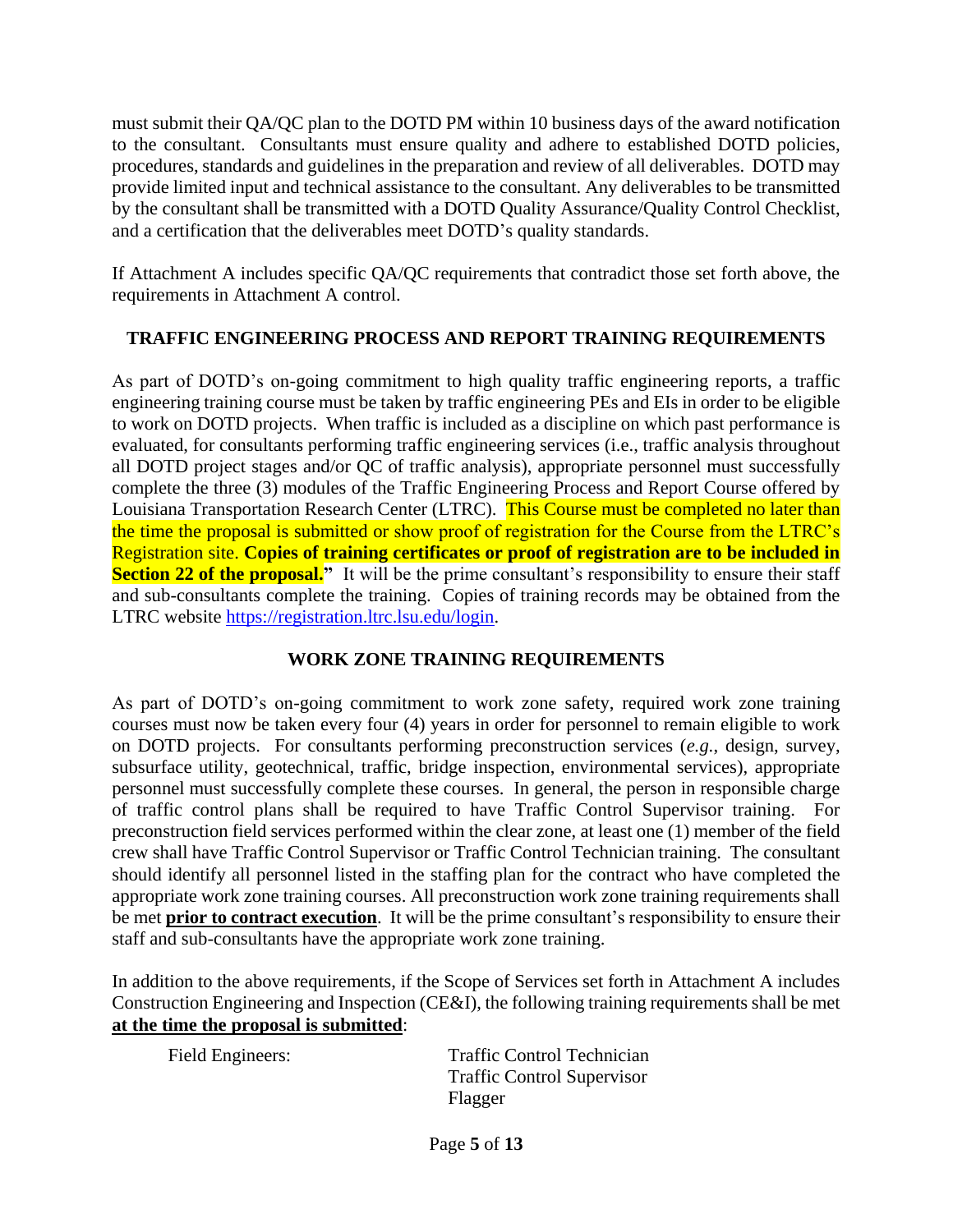| Field Engineer Interns:                                       | Traffic Control Technician<br><b>Traffic Control Supervisor</b><br>Flagger |
|---------------------------------------------------------------|----------------------------------------------------------------------------|
| Field Senior Technicians,<br>Survey Party Chiefs, and         |                                                                            |
| SUE Worksite Traffic Supervisors*: Traffic Control Technician | <b>Traffic Control Supervisor</b><br>Flagger                               |
| Other Field Personnel*:                                       | <b>Traffic Control Technician</b><br>Flagger                               |

\* excluding Asphalt Plant Inspector, Paint Managers, and Paint Inspectors

Approved courses are offered by ATSSA and AGC. Substitutes for these courses must be approved by the DOTD Work Zone Task Force. For more information, please contact DOTD HQ Construction at 225-379-1584. Specific training course requirements are:

Flagger: Successful completion every four (4) years of a work zone flagger course approved by the Department. The "DOTD Maintenance Basic Flagging Procedures Workshop" is not an acceptable substitute for the ATSSA and AGC flagging courses.

- Traffic Control Technician (TCT): Successful completion every four (4) years of a work zone traffic control technician course approved by the Department. After initial successful completion, it is not necessary to retake this course every four (4) years if Traffic Control Supervisor training is completed every four (4) years.
- Traffic Control Supervisor (TCS): Successful completion of a work zone traffic control supervisor course approved by the Department. Following an initial completion, traffic control supervisors must either complete a one (1)-day TCS refresher course or retake the original two (2)-day TCS course every four (4) years.

ATSSA contact information: (877) 642-4637

# **REFERENCES**

All services and documents will meet the standard requirements as to format and content of DOTD and will be prepared in accordance with the latest applicable editions, supplements, and revisions of the following:

1. AASHTO Standards – The American Association of State Highway Transportation Officials <https://www.transportation.org/>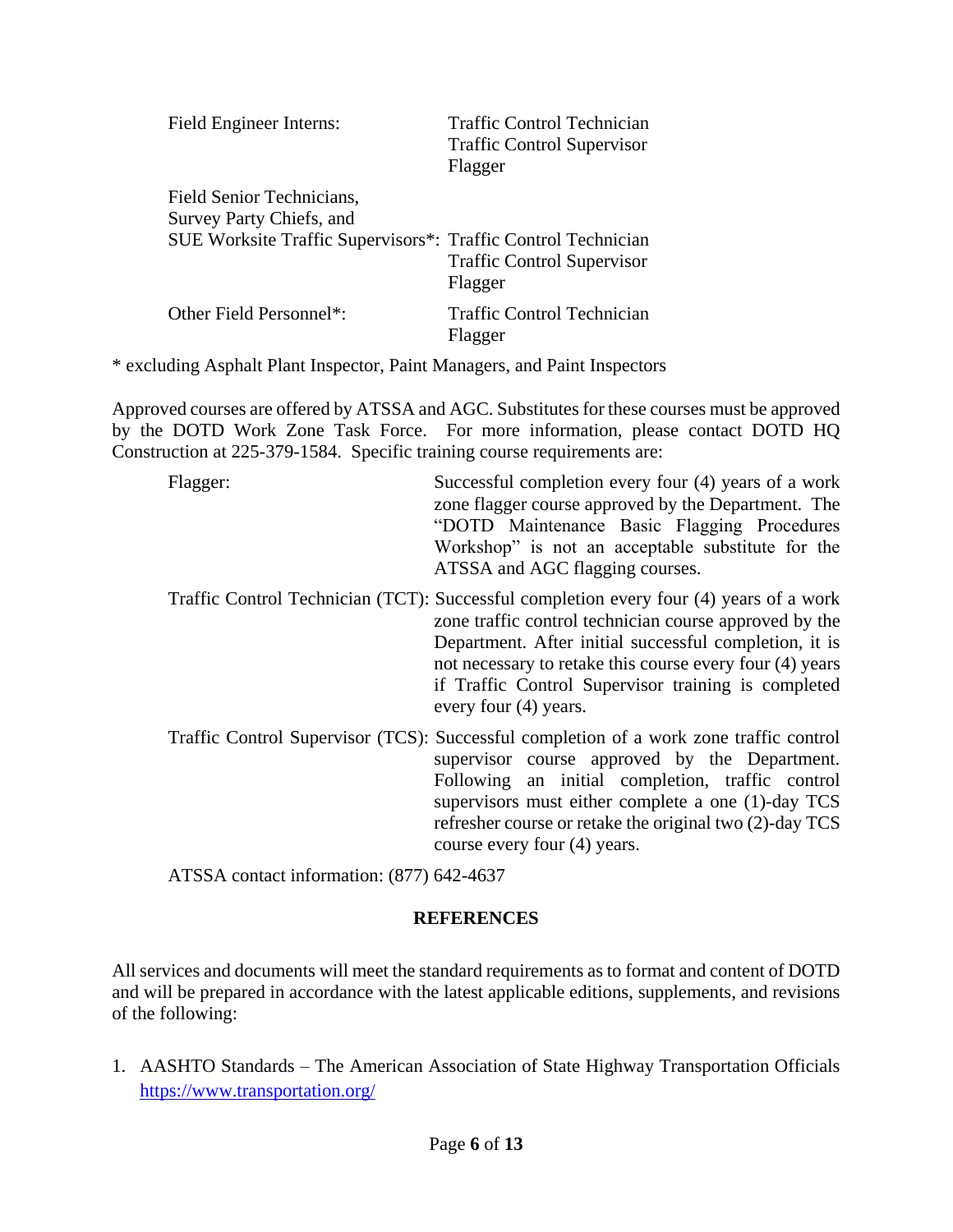- 2. AASHTO A Policy on Geometric Design of Highways and Streets [https://bookstore.transportation.org/collection\\_detail.aspx?ID=110](https://bookstore.transportation.org/collection_detail.aspx?ID=110)
- 3. ASTM Standards <https://www.astm.org/BOOKSTORE/BOS/index.html>
- 4. CyberSecurity Training <https://forms.gle/deZGAo5hUMWeSG4P6>
- 5. DOTD Bridge Design and Evaluation Manual (BDEM) [http://wwwsp.dotd.la.gov/Inside\\_LaDOTD/Divisions/Engineering/Bridge\\_Design/Pages/BD](http://wwwsp.dotd.la.gov/Inside_LaDOTD/Divisions/Engineering/Bridge_Design/Pages/BDEM.aspx) [EM.aspx](http://wwwsp.dotd.la.gov/Inside_LaDOTD/Divisions/Engineering/Bridge_Design/Pages/BDEM.aspx)
- 6. DOTD Complete Streets [http://wwwsp.dotd.la.gov/Inside\\_LaDOTD/Divisions/Multimodal/Highway\\_Safety/Complet](http://wwwsp.dotd.la.gov/Inside_LaDOTD/Divisions/Multimodal/Highway_Safety/Complete_Streets/Pages/default.aspx) [e\\_Streets/Pages/default.aspx](http://wwwsp.dotd.la.gov/Inside_LaDOTD/Divisions/Multimodal/Highway_Safety/Complete_Streets/Pages/default.aspx)
- 7. DOTD Construction Contract Administration Manual [http://wwwsp.dotd.la.gov/Inside\\_LaDOTD/Divisions/Engineering/Pages/Engineering\\_Docs.](http://wwwsp.dotd.la.gov/Inside_LaDOTD/Divisions/Engineering/Pages/Engineering_Docs.aspx) [aspx](http://wwwsp.dotd.la.gov/Inside_LaDOTD/Divisions/Engineering/Pages/Engineering_Docs.aspx)
- 8. DOTD Consultant Contract Services Manual [http://wwwsp.dotd.la.gov/Inside\\_LaDOTD/Divisions/Engineering/CCS/Manuals/CCS%20M](http://wwwsp.dotd.la.gov/Inside_LaDOTD/Divisions/Engineering/CCS/Manuals/CCS%20Manual%20rev%20Dec%202020.pdf) [anual%20rev%20Dec%202020.pdf](http://wwwsp.dotd.la.gov/Inside_LaDOTD/Divisions/Engineering/CCS/Manuals/CCS%20Manual%20rev%20Dec%202020.pdf)
- 9. DOTD Hydraulics Manual [http://wwwsp.dotd.la.gov/Inside\\_LaDOTD/Divisions/Engineering/Public\\_Works/Hydraulics/](http://wwwsp.dotd.la.gov/Inside_LaDOTD/Divisions/Engineering/Public_Works/Hydraulics/Documents/Hydraulics%20Manual.pdf) [Documents/Hydraulics%20Manual.pdf](http://wwwsp.dotd.la.gov/Inside_LaDOTD/Divisions/Engineering/Public_Works/Hydraulics/Documents/Hydraulics%20Manual.pdf)
- 10. DOTD Location and Survey Manual [http://wwwsp.dotd.la.gov/Inside\\_LaDOTD/Divisions/Engineering/LocationSurvey/Manuals](http://wwwsp.dotd.la.gov/Inside_LaDOTD/Divisions/Engineering/LocationSurvey/Manuals%20and%20Forms/Location_and_Survey_Manual.pdf) [%20and%20Forms/Location\\_and\\_Survey\\_Manual.pdf](http://wwwsp.dotd.la.gov/Inside_LaDOTD/Divisions/Engineering/LocationSurvey/Manuals%20and%20Forms/Location_and_Survey_Manual.pdf)
- 11. DOTD Addendum "A" to the Location & Survey Manual [http://wwwsp.dotd.la.gov/Inside\\_LaDOTD/Divisions/Engineering/LocationSurvey/Manuals](http://wwwsp.dotd.la.gov/Inside_LaDOTD/Divisions/Engineering/LocationSurvey/Manuals%20and%20Forms/Location%20and%20Survey%20Manual%20-%20Addendum%20A.pdf) [%20and%20Forms/Location%20and%20Survey%20Manual%20-%20Addendum%20A.pdf](http://wwwsp.dotd.la.gov/Inside_LaDOTD/Divisions/Engineering/LocationSurvey/Manuals%20and%20Forms/Location%20and%20Survey%20Manual%20-%20Addendum%20A.pdf)
- 12. DOTD Louisiana Standard Specifications for Roads and Bridges [http://wwwsp.dotd.la.gov/Inside\\_LaDOTD/Divisions/Engineering/Standard\\_Specifications/P](http://wwwsp.dotd.la.gov/Inside_LaDOTD/Divisions/Engineering/Standard_Specifications/Pages/Standard%20Specifications.aspx) [ages/Standard%20Specifications.aspx](http://wwwsp.dotd.la.gov/Inside_LaDOTD/Divisions/Engineering/Standard_Specifications/Pages/Standard%20Specifications.aspx)
- 13. DOTD Materials Sampling Manual [http://wwwsp.dotd.la.gov/Inside\\_LaDOTD/Divisions/Engineering/Materials\\_Lab/Pages/Men](http://wwwsp.dotd.la.gov/Inside_LaDOTD/Divisions/Engineering/Materials_Lab/Pages/Menu_MSM.aspx) [u\\_MSM.aspx](http://wwwsp.dotd.la.gov/Inside_LaDOTD/Divisions/Engineering/Materials_Lab/Pages/Menu_MSM.aspx)
- 14. DOTD Minimum Design Guidelines [http://wwwsp.dotd.la.gov/Inside\\_LaDOTD/Divisions/Engineering/Road\\_Design/Memoranda](http://wwwsp.dotd.la.gov/Inside_LaDOTD/Divisions/Engineering/Road_Design/Memoranda/Minimum%20Design%20Guidelines.pdf) [/Minimum%20Design%20Guidelines.pdf](http://wwwsp.dotd.la.gov/Inside_LaDOTD/Divisions/Engineering/Road_Design/Memoranda/Minimum%20Design%20Guidelines.pdf)
- 15. DOTD Off-System Highway Bridge Program Guidelines [http://wwwsp.dotd.la.gov/Inside\\_LaDOTD/Divisions/Engineering/Bridge\\_Design/Manuals/](http://wwwsp.dotd.la.gov/Inside_LaDOTD/Divisions/Engineering/Bridge_Design/Manuals/Other%20Manuals%20-%20Guidelines/2019%20Federal%20Aid%20Off-System%20Highway%20Bridge%20Program%20Guidelines.pdf) [Other%20Manuals%20-%20Guidelines/2019%20Federal%20Aid%20Off-System%20High](http://wwwsp.dotd.la.gov/Inside_LaDOTD/Divisions/Engineering/Bridge_Design/Manuals/Other%20Manuals%20-%20Guidelines/2019%20Federal%20Aid%20Off-System%20Highway%20Bridge%20Program%20Guidelines.pdf) [way%20Bridge%20Program%20Guidelines.pdf](http://wwwsp.dotd.la.gov/Inside_LaDOTD/Divisions/Engineering/Bridge_Design/Manuals/Other%20Manuals%20-%20Guidelines/2019%20Federal%20Aid%20Off-System%20Highway%20Bridge%20Program%20Guidelines.pdf)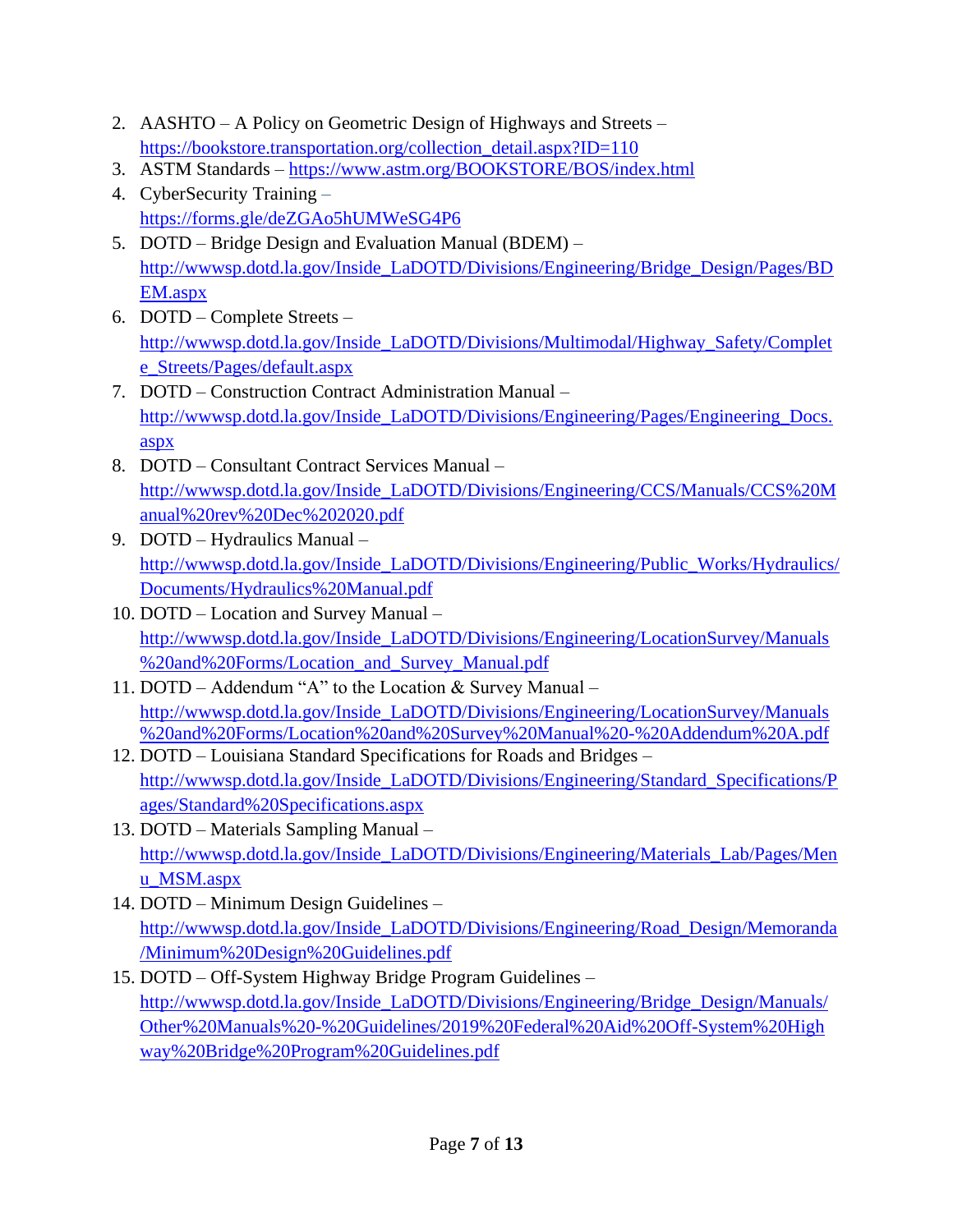- 16. DOTD Roadway Design Procedures and Details Manual [http://wwwsp.dotd.la.gov/Inside\\_LaDOTD/Divisions/Engineering/Road\\_Design/Pages/Road](http://wwwsp.dotd.la.gov/Inside_LaDOTD/Divisions/Engineering/Road_Design/Pages/Road-Design-Manual.aspx) [-Design-Manual.aspx](http://wwwsp.dotd.la.gov/Inside_LaDOTD/Divisions/Engineering/Road_Design/Pages/Road-Design-Manual.aspx)
- 17. DOTD Stage 1 Planning/Environmental Manual of Standard Practice [http://wwwsp.dotd.la.gov/Inside\\_LaDOTD/Divisions/Engineering/Environmental/Pages/Stag](http://wwwsp.dotd.la.gov/Inside_LaDOTD/Divisions/Engineering/Environmental/Pages/Stage_1.aspx) [e\\_1.aspx](http://wwwsp.dotd.la.gov/Inside_LaDOTD/Divisions/Engineering/Environmental/Pages/Stage_1.aspx)
- 18. DOTD Testing Procedures Manual [http://wwwsp.dotd.la.gov/Inside\\_LaDOTD/Divisions/Engineering/Materials\\_Lab/Pages/Men](http://wwwsp.dotd.la.gov/Inside_LaDOTD/Divisions/Engineering/Materials_Lab/Pages/Menu_TPM.aspx) [u\\_TPM.aspx](http://wwwsp.dotd.la.gov/Inside_LaDOTD/Divisions/Engineering/Materials_Lab/Pages/Menu_TPM.aspx)
- 19. DOTD Traffic Engineering Manual [http://wwwsp.dotd.la.gov/Inside\\_LaDOTD/Divisions/Engineering/Traffic\\_Engineering/Misc](http://wwwsp.dotd.la.gov/Inside_LaDOTD/Divisions/Engineering/Traffic_Engineering/Misc%20Documents/Traffic%20Engineering%20Manual.pdf) [%20Documents/Traffic%20Engineering%20Manual.pdf](http://wwwsp.dotd.la.gov/Inside_LaDOTD/Divisions/Engineering/Traffic_Engineering/Misc%20Documents/Traffic%20Engineering%20Manual.pdf)
- 20. DOTD Traffic Engineering Process and Report [http://wwwsp.dotd.la.gov/Inside\\_LaDOTD/Divisions/Engineering/Traffic\\_Engineering/Man](http://wwwsp.dotd.la.gov/Inside_LaDOTD/Divisions/Engineering/Traffic_Engineering/ManualsPublications/Pages/TEPR.aspx) [ualsPublications/Pages/TEPR.aspx](http://wwwsp.dotd.la.gov/Inside_LaDOTD/Divisions/Engineering/Traffic_Engineering/ManualsPublications/Pages/TEPR.aspx)
- 21. DOTD Traffic Signal Manual [http://wwwsp.dotd.la.gov/Inside\\_LaDOTD/Divisions/Engineering/Traffic\\_Engineering/Traff](http://wwwsp.dotd.la.gov/Inside_LaDOTD/Divisions/Engineering/Traffic_Engineering/Traffic%20Control/Traffic%20Signal%20Manual%20V3%20-%207.1.20.pdf) [ic%20Control/Traffic%20Signal%20Manual%20V3%20-%207.1.20.pdf](http://wwwsp.dotd.la.gov/Inside_LaDOTD/Divisions/Engineering/Traffic_Engineering/Traffic%20Control/Traffic%20Signal%20Manual%20V3%20-%207.1.20.pdf)
- 22. e-CFR Electronic Code of Federal Regulations (all applicable) <https://ecfr.io/>
- 23. FHWA Bridge Inspector's Reference Manual (BIRM) website:<https://www.fhwa.dot.gov/bridge/nbis.cfm> manual:<https://www.fhwa.dot.gov/bridge/nbis/pubs/nhi12049.pdf>
- 24. FHWA Manual on Uniform Traffic Control Devices for Streets and Highways (MUTCD) <http://mutcd.fhwa.dot.gov/>
- 25. National Electrical Safety Code (NESC) <https://standards.ieee.org/products-services/nesc/index.html>
- 26. NFPA 70 National Electrical Code (NEC) [https://www.nfpa.org/codes-and-standards/all-codes-and-standards/list-of-codes-and](https://www.nfpa.org/codes-and-standards/all-codes-and-standards/list-of-codes-and-standards/detail?code=70)[standards/detail?code=70](https://www.nfpa.org/codes-and-standards/all-codes-and-standards/list-of-codes-and-standards/detail?code=70)
- 27. NEPA National Environmental Policy Act <https://www.epa.gov/nepa>

# **CONTRACT EXECUTION REQUIREMENTS**

The selected consultant will be required to execute the contract within ten (10) days after receipt of the contract.

A sample of the contract provisions can be found at the following link: [http://wwwsp.dotd.la.gov](http://wwwsp.dotd.la.gov/Inside_LaDOTD/Divisions/Engineering/CCS/Pages/Advertisements.aspx) [/Inside\\_LaDOTD/Divisions/Engineering/CCS/Pages/Advertisements.aspx.](http://wwwsp.dotd.la.gov/Inside_LaDOTD/Divisions/Engineering/CCS/Pages/Advertisements.aspx)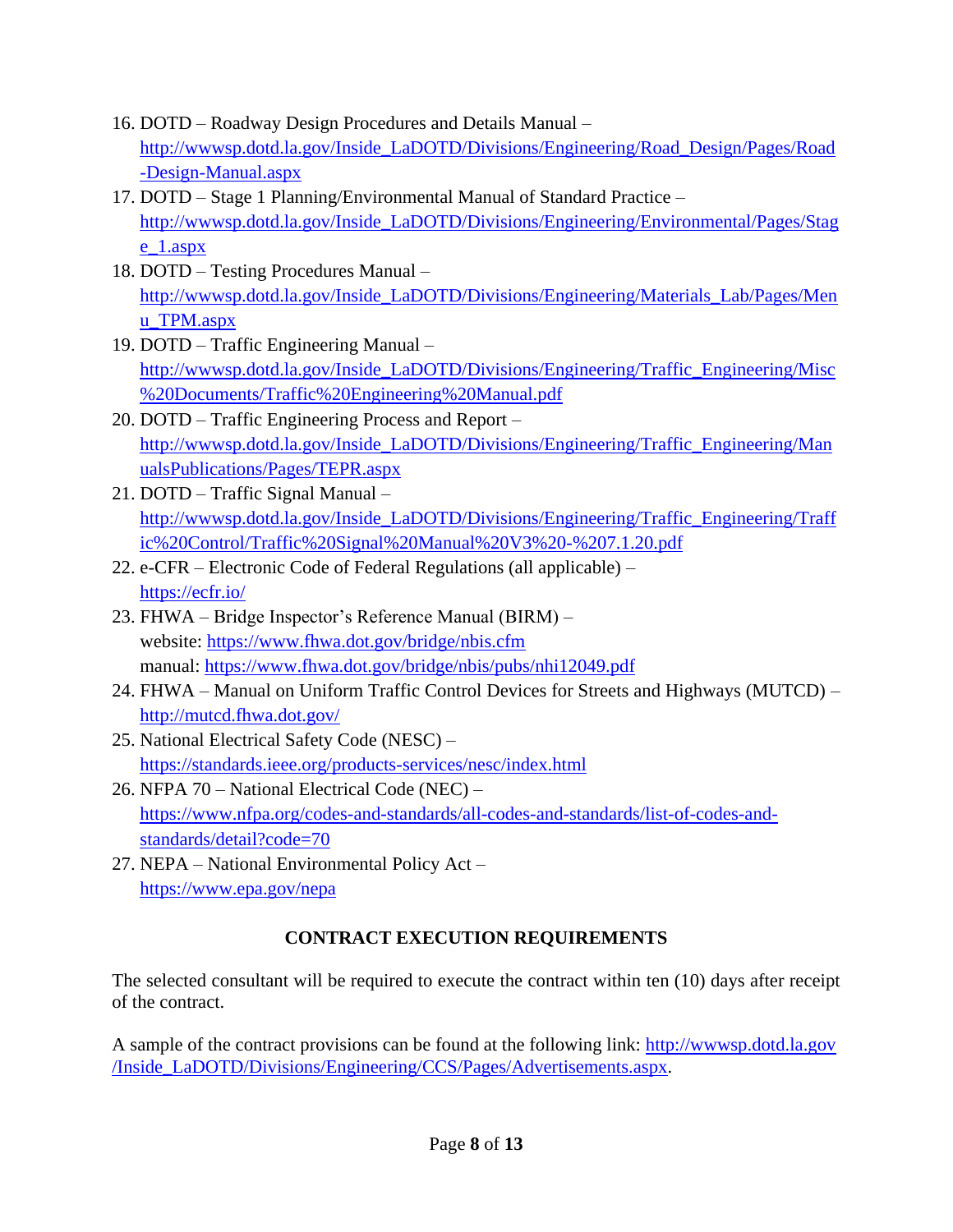#### **REVISIONS TO THE ADVERTISEMENT**

DOTD reserves the right to revise any part of the advertisement by issuing addenda to the advertisement at any time. Issuance of this advertisement in no way constitutes a commitment by DOTD to award a contract. DOTD reserves the right to accept or reject, in whole or part, all DOTD Form 24-102s submitted, and/or cancel this consultant services procurement if it is determined to be in DOTD's best interest. All materials submitted in response to this advertisement become the property of DOTD, and selection or rejection of a proposal does not affect this right. DOTD also reserves the right, at its sole discretion, to waive administrative informalities contained in the advertisement.

### **CLARIFICATIONS**

DOTD reserves the right to request clarification of ambiguities or apparent inconsistencies found within any proposal, if it is determined to be in DOTD's best interest.

#### **PROPOSAL REQUIREMENTS**

The consultant's proposal for this advertisement must be submitted by email to [DOTDConsultantAds80@la.gov.](mailto:DOTDConsultantAds80@la.gov) **USE THE DOTD FORM 24-102, DATED MARCH 1, 2022, PROVIDED WITH THE ADVERTISEMENT.** Hard copies of the consultant's proposal are not required. All proposals must be in accordance with the requirements of this advertisement, and the Consultant Contract Services Manual. Unless otherwise stated in this advertisement, copies of licenses and certificates are not required to be submitted with the proposal.

If more than one (1) contract is to be selected based on this advertisement, no prime consultant is allowed to be a sub-consultant on any other consultant's 24-102. If a prime consultant is submitted as a sub-consultant on another consultant's 24-102, its proposal as a prime consultant may be deemed non-responsive.

ANY CONSULTANT FAILING TO SUBMIT ANY OF THE INFORMATION REQUIRED ON THE DOTD FORM 24-102, OR PROVIDING INACCURATE INFORMATION ON THE DOTD FORM 24-102, MAY BE CONSIDERED NON-RESPONSIVE.

DOTD employees may not submit a proposal, nor be included as part of a consultant's proposal.

Contract and/or part-time employees are allowed. Such employees should be shown in Section 14 of the DOTD Form 24-102 with an asterisk denoting their employment status.

The DOTD Form 24-102 should be identified with **contract number 4400024343** and must be received by DOTD via email **no later than 3:00 p.m. Central Time** on **Thursday, June 9, 2022**.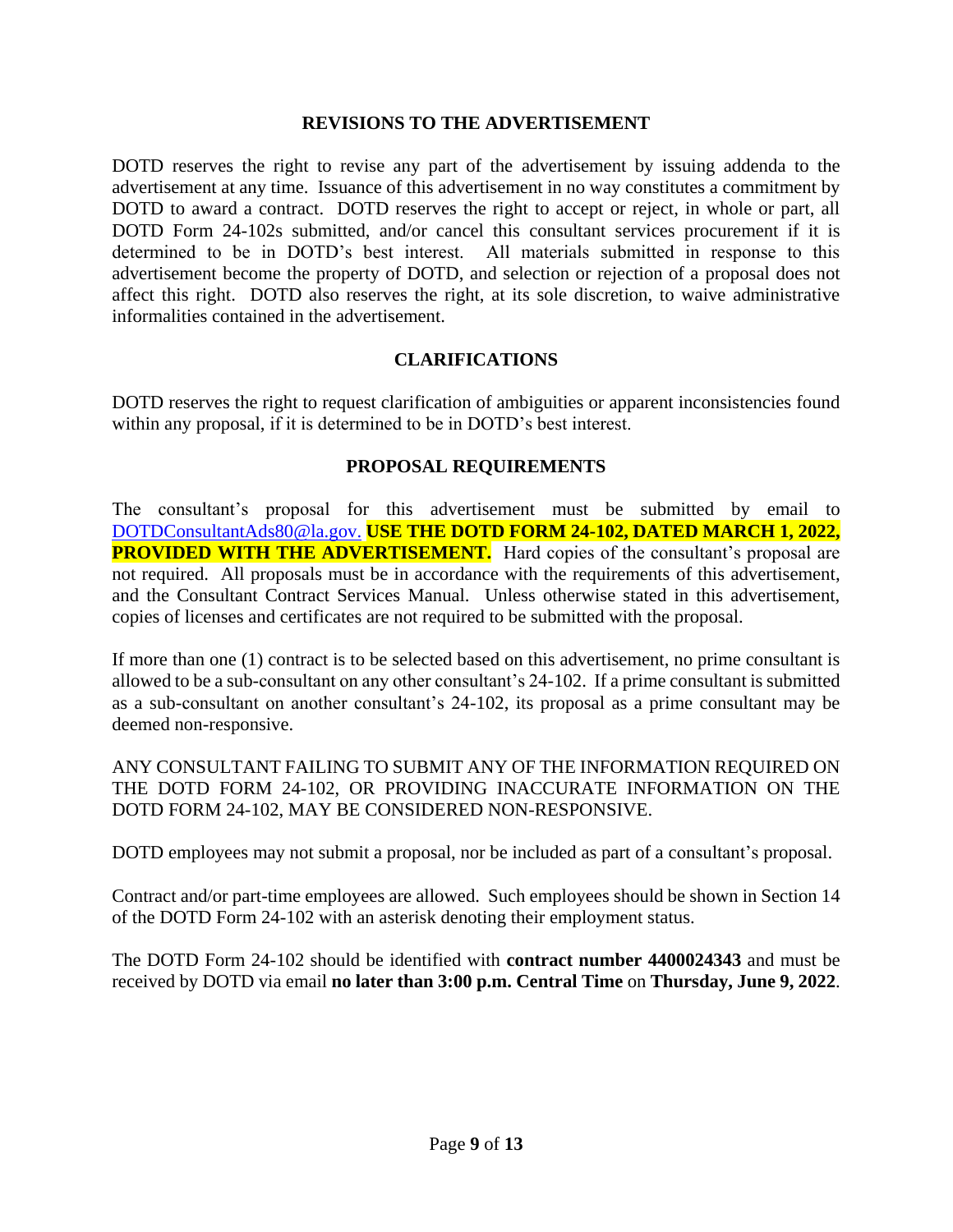# **ATTACHMENT A – SCOPE OF SERVICES**

The project time is **typical**. The route classification is **N/A.**

The Plan Quality Unit (PQU) was created within DOTD to help deliver high-quality plans that are complete, accurate, and standardized. In turn, this will reduce error-driven project delivery delays, plan revisions, addenda, change orders, and disputes between project engineers and contractors. It will also help to better educate consultant designers, in-house designers, project managers, construction personnel, and other DOTD personnel involved in the plan delivery process in regards to what is required, desirable, and applicable in a set of DOTD construction plans based on existing processes and procedures developed by the appropriate responsible Sections within DOTD. The intention of this review process is to add an additional layer of review and quality assurance. It does not replace any other documented or mandated reviews, or relieve those assigned responsibility for such reviews from that responsibility.

The PQU review process has established requirements for the submittal and review of plans and plan-related documents by a centralized PQU within DOTD and for the disposition of reviewer comments. Reviews take place at pre-determined stages and emphasize scope, clarity, accuracy, standardization, constructability, and biddability. Reviewers provide comments, segregated by tiers that provide logical categories indicating the severity and potential risk involved.

The Consultant shall facilitate the training of recently hired PQU employees as well as future employees, who lack thorough knowledge of technical aspects of some types of work included in construction projects. The Consultant shall assist in handling the extensive workload of reviewing every construction project let by the Department. Current DOTD employees shall be trained by each consultant doing a hands-on review of plans. This shall allow more projects to be reviewed by the PQU while simultaneously transferring both institutional and technical knowledge that will remain in the PQU after the contractual timeframe of this agreement. The Consultant will report to the PQU Engineer.

### **Plan Quality Engineering Services**

The Consultant will be required to provide a Professional Engineer stationed at DOTD Headquarters on a part-time basis. This position will be embedded at the DOTD Headquarters Building in Baton Rouge. Tasks to be performed by the Consultant may include, but not limited to, the following:

1. **Review of Construction Plans**: Reviews both DOTD and consultant plans for technical and mathematical accuracy, adherence to current format requirements, and overall quality control purposes with the PQU staff at Headquarters in order to transfer institutional and technical knowledge. Checks the scope in the plans to determine whether the scope described is appropriate under the circumstances. Contact appropriate sections to change plans when necessary due to changes in policies, specifications, or construction practices. Provides detailed comments to designers indicating errors, necessary changes, or potential problems that may arise during the bidding process or construction and documents such comments and the way in which they were addressed for reference of the Chief Engineer.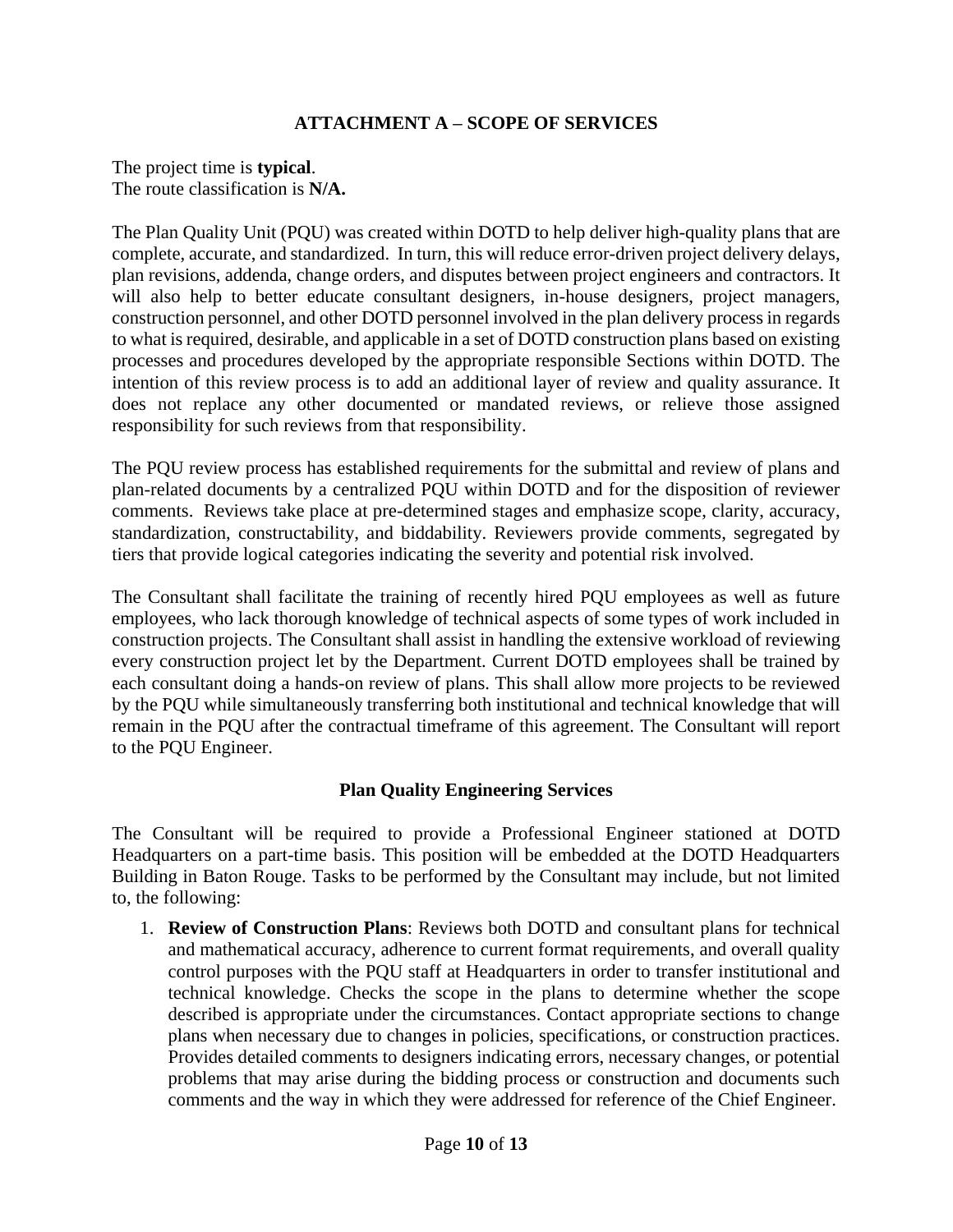- 2. **Coordinate with Other Sections**: Reviews specifications, standard plans, and special details in order to provide expert advice on how any potential changes would affect the way that DOTD communicates information via plans. Helps to determine what other sections or processes may be affected by the proposed changes. Follows through with the affected sections to make sure that all plan tables, details, standard plans, etc. accurately reflect the intention of these changes. Notifies appropriate DOTD sections and/or executives when recurring items arise that could be resolved by making changes to existing processes, specifications, or standard plans.
- 3. **Plan Review Meetings**: Arranges and chairs plan review meetings with PQU personnel, project managers, and/or designers, when appropriate, to allow for a free-flow discussion and explanation of plan comments developed during the review process. Explains the reason behind the comments in order to clarify the comments and facilitate learning and sharing of ideas to avoid future errors or misunderstandings.
- 4. **Plan in Hand Meetings**: Participates in plan in hand meetings when appropriate in order to provide expert advice on problematic issues that may affect construction or plan design.

In addition, this position will be required to:

- Be stationed at the DOTD Headquarters at 1201 Capitol Access Rd, Baton Rouge, LA 70802.
- Work a maximum of 1,266 hours per year (minimum of 8 hours a week and a maximum of 24 hours a week).
- Be able to attend either on-site meetings or off-site meetings with DOTD or in support of DOTD, including both internal and external meetings, appearances at other events, and any other work determined appropriate by DOTD statewide.

# **SERVICES TO BE PERFORMED / ITEMS TO BE PROVIDED BY DOTD**

• Office Space and Supplies

# **ELECTRONIC DELIVERABLES**

Consultant hereby agrees to produce electronic deliverables in conformance with DOTD Software and Deliverable Standards for Electronic Plans document in effect as of the effective date of the most recent contract action or modification, unless exempted in writing by the Project Manager. Consultant is also responsible for ensuring that sub-consultants submit their electronic deliverables in conformance with the same standards. DOTD Software and Deliverable Standards for Electronic Plans document and DOTD CAD Standards Downloads are available via links on the DOTD web site.

Consultant shall apply patches to CAD Standard Resources and install incremental updates of software as needed or required. Consultant hereby agrees to install major updates to software versions and CAD Standard Resources in a timely manner. Major updates of CAD standards and software versions shall be applied per directive or approval of the DOTD Design Automation Manager. Such updates will not have a significant impact on the plan development time or project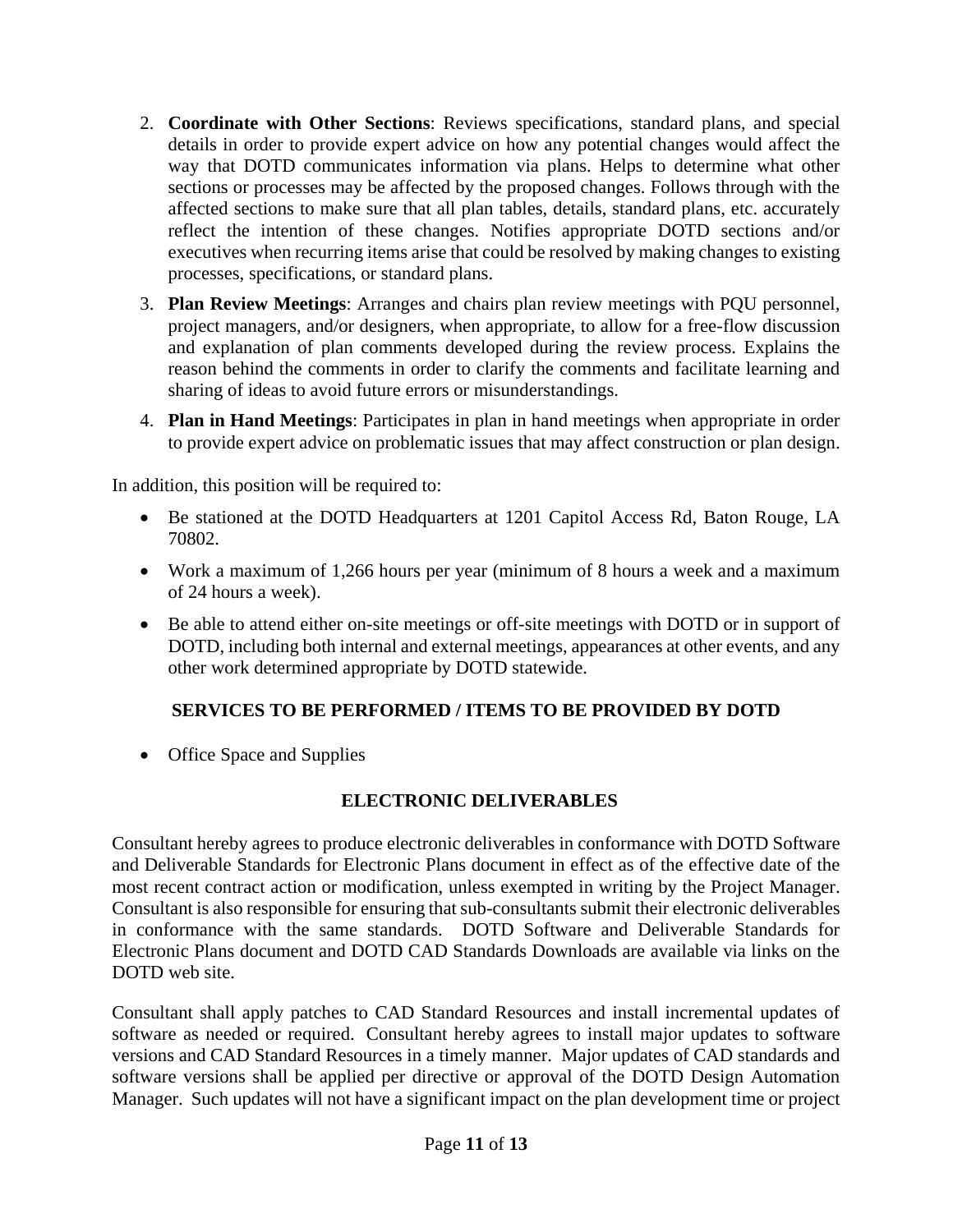delivery date, nor will they require Consultant to purchase additional software. Prior to proceeding with plan development, Consultant shall contact the Project Manager for any special instructions regarding project-specific requirements.

In the event that any Digital Plan Delivery Standard conflicts with written documentation, including DOTD plan-development Manuals, the Digital Plan Delivery Standard governs. Consultant is responsible for contacting the Project Manager should questions arise.

Consultant shall upload (or check in) electronic deliverables directly into the DOTD ProjectWise repository at each plan delivery milestone. Consultants are responsible for performing certain operations at each milestone including, but not limited to, the following:

- Upload (or check in) CAD plan deliverables to the discipline "Plans" folder
- Apply and maintain indexing attributes to CAD plans (and other deliverables as needed)
- Publish PDF format plan submittals in ProjectWise using automated publishing tools
- Digitally sign PDF format plan submittals in ProjectWise according to DOTD standards and procedures (Final Plans, Revisions and Change Orders). Signatures shall be applied in signature blocks provided with electronic seals and Title Sheets.

Additionally, after reviewing deliverables for each submittal milestone, the Project Manager shall notify Consultant regarding the availability of two automatically-generated informational reports in ProjectWise. These reports document the completion status and other information regarding indexing attributes and CAD standards. Consultants shall take these reports into account and make any necessary adjustments to plans before the next submittal milestone; or sooner, if directed by the Project Manager.